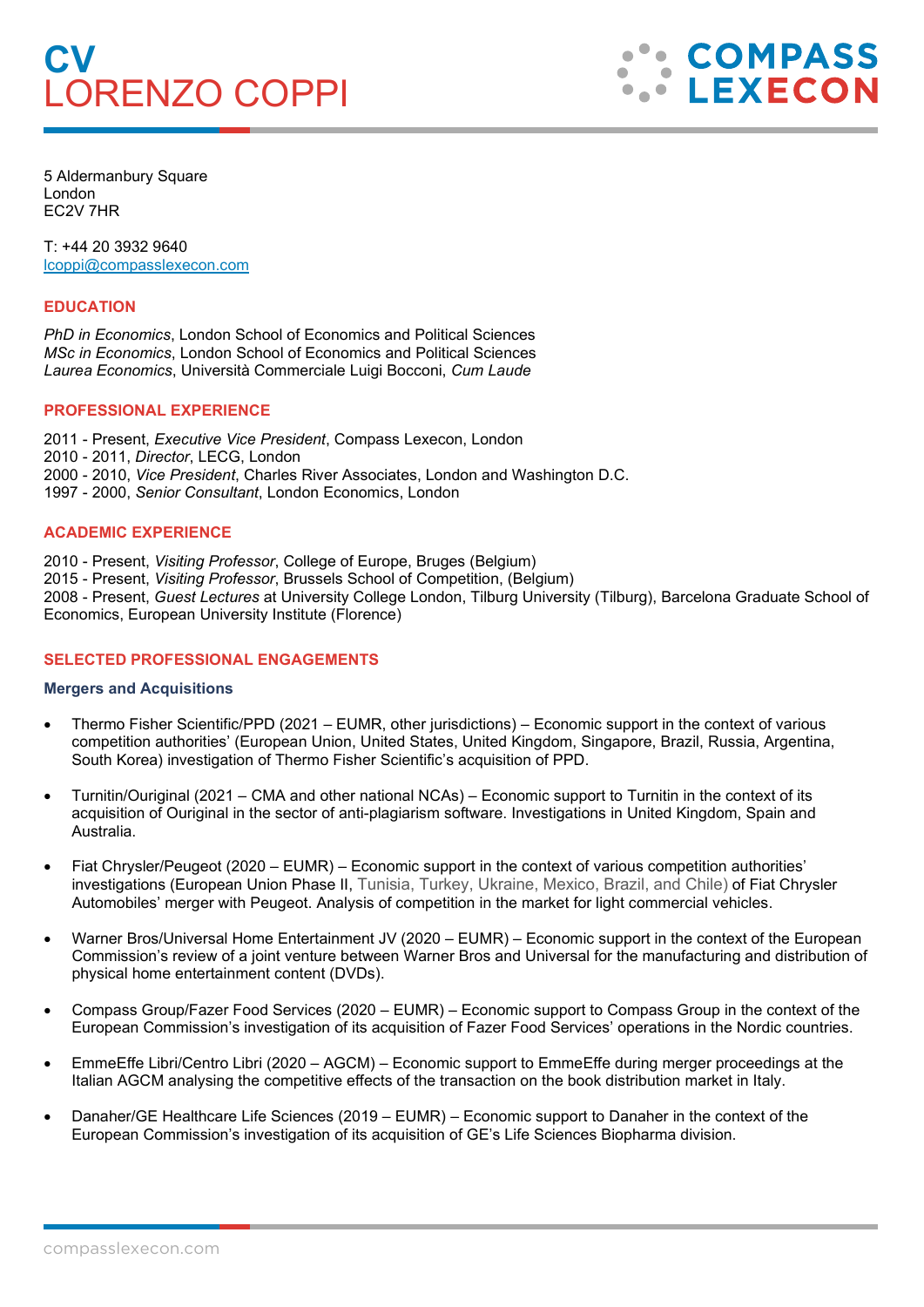- KME/MKM (2018 EUMR) Economic advice to MKM during the transaction in which KME acquired MKM.
- BASF/Bayer Divestment Business (2018 EUMR) Economic support in the context of the European Commission's investigation of BASF's acquisition of Bayer Crop Science's divestment business.
- Bayer/Monsanto (2018 EUMR, other jurisdictions) Economic support in the context of various competition authorities' (European Union Phase 2, United States, Canada, China, Russia and Turkey) investigation of Bayer's acquisition of Monsanto.
- Diebold/Nixdorf (2017 CMA and other NCAs): Economic and competition advice during the CMA Phase 1 and Phase 2 review of Diebold's acquisition of Wincor Nixdorf. Economic support to the filings in Germany, Spain, Portugal, Austria, Slovakia, and Russia.
- General Electrics/Baker Hughes (2017 EUMR) Economic support to Baker Hughes in the context of the European Commission's investigation of General Electric's acquisition of Baker Hughes.
- Standard Industries/Braas Monier (2017 EUMR) Economic support to Standard Industries in the context of the European Commission's Phase 1 investigation.
- Deutsche Börse/LSE (2017 EUMR) Economic support to Deutsche Börse in the context of the European Commission's Phase 2 investigation of its proposed merger with the London Stock Exchange.
- Marriott/Starwood (2016 EUMR) Economic support to Marriott in the context of the European Commission's investigation of its acquisition of Starwood's hotels.
- Halliburton/Baker Hughes (2016 EUMR) Economic support to Baker Hughes in the context of the European Commission's Phase 2 investigation of Halliburton attempted acquisition of Baker Hughes.
- Coty/Procter & Gamble (2016 EUMR): Economic support to P&G in the context of the European Commission's merger review of Coty's acquisition of P&G's Beauty Business.
- EPH/Sloveske Elektrane (2016 EUMR): Economic support to Enel in the context of the European Commission's merger investigation of EPH's acquisition of a controlling share in Sloveske Elektrane from Enel SpA.
- DS Smith/TRM (2016 OFT): Merger analysis for antitrust filings of DS Smith's acquisition of TRM Packaging.
- SOCAR/DESFA (2015 EUMR): Economic support in the context of the European Commission's Phase 2 investigation of the State Oil Company of Azerbaijan Republic's attempted acquisition of the natural gas transmission system operator in Greece.
- SSAB/Ruukki (2014 EUMR) Economic support to Swedish Steel AB in the context of the European Commission's investigation of its acquisition of Finnish steel producer Rautaruukki.
- Kuwait Petroleum/Shell (2014 EUMR) Economic support in the context of the European Commission's merger review of the acquisition by Kuwait Petroleum of Shell's petrol stations in Italy.
- ZF Friedrichshafen AG/TRW (2015 EUMR) Economic support to ZF Friedrichshafen in the context of the European Commission's investigation of its acquisition of TRW Automotive Holdings.
- Gazprom/Wingas/Wintershall (2013 EUMR): Economic support in the context of the European Commission's merger review of the acquisition of Wingas by Gazprom.
- ICE/NYSE (2013 EUMR): Economic support in the context of the European Commission's merger review of the acquisition of the New York Stock Exchange by the IntercontinentalExchange.
- DS Smith/SCA Packaging (2012 EUMR): Economic support in the context of the European Commission's merger review of the acquisition of SCA's packaging division by DS Smith.
- Motorola Solutions/Psion (2012 OFT and other NCAs): Economic and competition advice during the merger notification of Motorola Solution's acquisition of Psion PLC to the UK OFT, to the BKartA in Germany, to the Portuguese Competition Authority, and to the Canadian Competition Bureau.

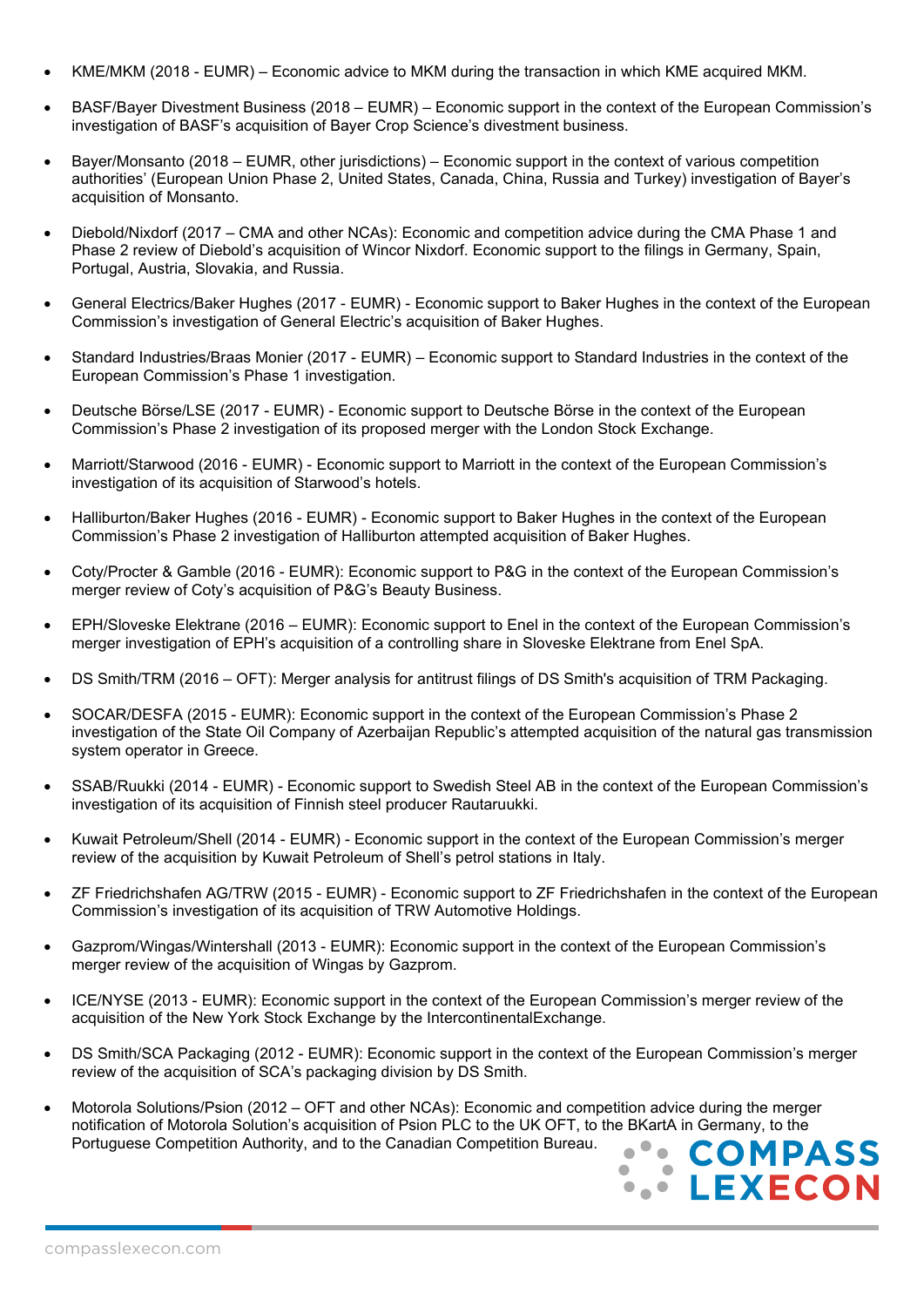- NYSE/Deutsche Börse (2012 EUMR): Economic support in the context of the European Commission's Phase 1 and Phase 2 merger review of the proposed merger of the New York Stock Exchange and Deutsche Börse.
- Seagate/Samsung (2011 EUMR): Economic support in the context of the European Commission's Phase 1 and Phase 2 merger review of Seagate's acquisition of Samsung's hard disk business.
- Survitec/Cosalt/Zodiac (2011 OFT): Economic and competition advice during the merger notification to the OFT of a three-way merger in the market for marine safety products.
- Verifon/Hypercom (2011 OFT and other NCAs): Economic and competition advice during the merger notification of Verifon acquisition of Hypercom to the UK and Spanish competition authorities.
- Western Union/Travelex (2011 OFT): Economic and competition advice during the merger notification of Western Union's acquisition of Travelex to the OFT.
- GXS/Inovis (2010 OFT): Economic and competition advice during the merger notification to the OFT of two global providers of EDI communication services. Unilateral, vertical and conglomerate merger effects were considered by the OFT.
- Aon/Benfield (2008 OFT): Competition policy advice during notification to the OFT of the merger between two large insurance and reinsurance brokers.
- Eni/ASM Settimo Torinese (2008 ICA): On Behalf of ENI, submission of a report to the Italian competition authority on geographical market definition in gas supply to residential customers.
- CVC/Ferd/SIG: Economic support in the context of the merger review by the European Commission.
- Apollo/Bakelite: Economic support in the context of the merger review by the European Commission.
- XM/Sirius (2007 DOJ/FCC): Economic support and econometric analysis during the merger review, including preparation of an expert report submitted to the FCC.
- Procter & Gamble/Gillette (2006 FCC): Economic support and econometric analysis during the second request.
- GE/Ionics (2005 DOJ): Economic support during the HSR filings.
- GE/Instrumentarium (2004 DOJ and EUMR): Economic support during the US second request and the EU investigation.
- Veeco/FEI (2003 FTC): Economic support during the second request.
- Nucor/Birmingham (2002 FTC): Preparation of a white paper on geographical market definition.
- Walmart/Amigo (2002 FTC): Economic support during the second request. Preparation of white papers regarding product and geographical market definition.
- Hewlett Packard/Compaq (2001 EUMR and FTC): Economic support in the context of the merger review by the FTC, and the European Commission.
- Interbrew/Becks: Preparation of an expert report on market definition in the UK beer market, showing that a narrow market definition (premium lager beer) was contradicted by the available empirical evidence.
- Pernod Ricard–Diageo/Seagram: Economic support and competition policy advice on the issue of portfolio power/range effects, as well as preparation of market share data and brand analysis for the Phase 1 merger notification.
- MCI-WorldCom/Sprint: Preparation of a submission on joint dominance during Phase 2 of the merger investigation. Joint dominance was eliminated from the final (adverse) decision.
- Vivendi/BskyB: Preparation of a third-party submission in the context of the Phase 2 merger investigation. Market definition and dominance in the pay-TV rights markets were the central issues.

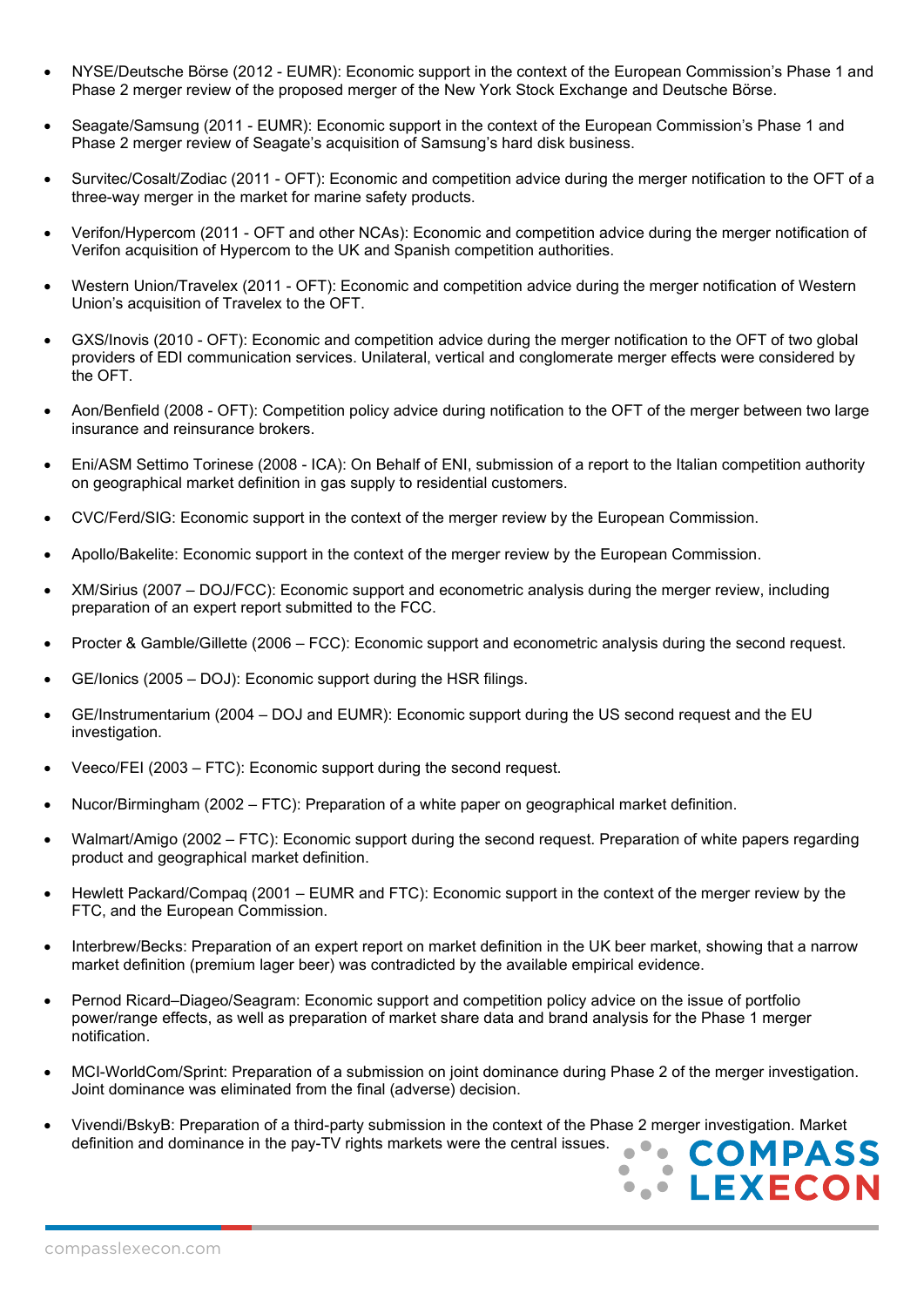- BT/AT&T: Preparation of a submission regarding the market definition implications of the convergence of fixed and mobile telephony markets. Presented to the EC in the context of a Phase 2 merger investigation.
- Interbrew/Bass (2001 UK CC): Competition policy advice during the merger inquiry by the Competition Commission. Joint dominance and vertical foreclosure were the main issues.
- Saft/Tadiran (2001 Bkarta): Economic advice to Alcatel (Saft's parent) during a merger investigation by the Bundeskartellamt in Germany. Coordinated effects were the focus of the investigation.
- ntl/CWC (2000 UK CC): Economic support, competition policy advice, and drafting of the submission for the Competition Commission. Market definition and open access to the network were the main issues.
- Thorn/Granada (1999 UK OFT): Competition policy advice and economic support to the parties, two electrical goods rental companies, in the context of their merger notification to the Office of Fair Trading (OFT). Market definition and price discrimination were the main issues.
- RAC/Green Flag (1999 UK CC): Economic support and competition policy advice to two of the three large motoring organizations during a merger inquiry by the MMC (now Competition Commission).

### Contemplated acquisitions

- Builder merchant stores (2020) Desktop antitrust assessment of a potential acquisition of a competitor, and required divestments.
- Packaging manufacturing (2019) Desktop antitrust assessment of a potential acquisition of a competitor, and required divestments.
- Agricultural vehicles (2019) Desktop antitrust assessment of a potential acquisition of a competitor, and required divestments.
- Diesel engines and generators (2019) Desktop antitrust assessment of a potential acquisition of a competitor.
- FX trading platforms (2019) Desktop antitrust assessment of a potential acquisition of a competitor.
- Airport services (2019) Desktop antitrust assessment of a potential acquisition of a competitor, and required divestments.
- Gas and diesel engines (2018) Desktop antitrust assessment of a potential acquisition of a competitor.
- Payment services (2018) Desktop antitrust assessment of a potential acquisition of a competitor.
- Steel Manufacturer (2015) Desktop antitrust assessment of a potential acquisition of a competitor.
- UK Media Services (2014) Desktop antitrust assessment of a potential acquisition of a competitor.
- Packaging manufacturer (2013) Desktop antitrust assessment of a potential acquisition of a competitor, and required divestments.
- Electric contact materials (2013): Competition policy advice and empirical support to a large German manufacturer of electric contact materials, seeking to acquire a competitor.
- Containers (2013) Desktop antitrust assessment of a potential acquisition of a competitor, and required divestments.
- Pet food (2013) Desktop antitrust assessment of a potential divestment of certain brands to a competitor.
- Manufacturers of Fire Safety Products (2005): Pre-filing anti-trust analysis of the transaction.
- Tobacco manufacturer (2000): Economic support and competition policy advice to a tobacco manufacturer seeking to acquire a rival.
- Grocery (1999): Competition policy advice to a major UK multiple grocery, seeking to acquire a competitor.  $\begin{array}{c} \text{S} \text{S} \end{array}$

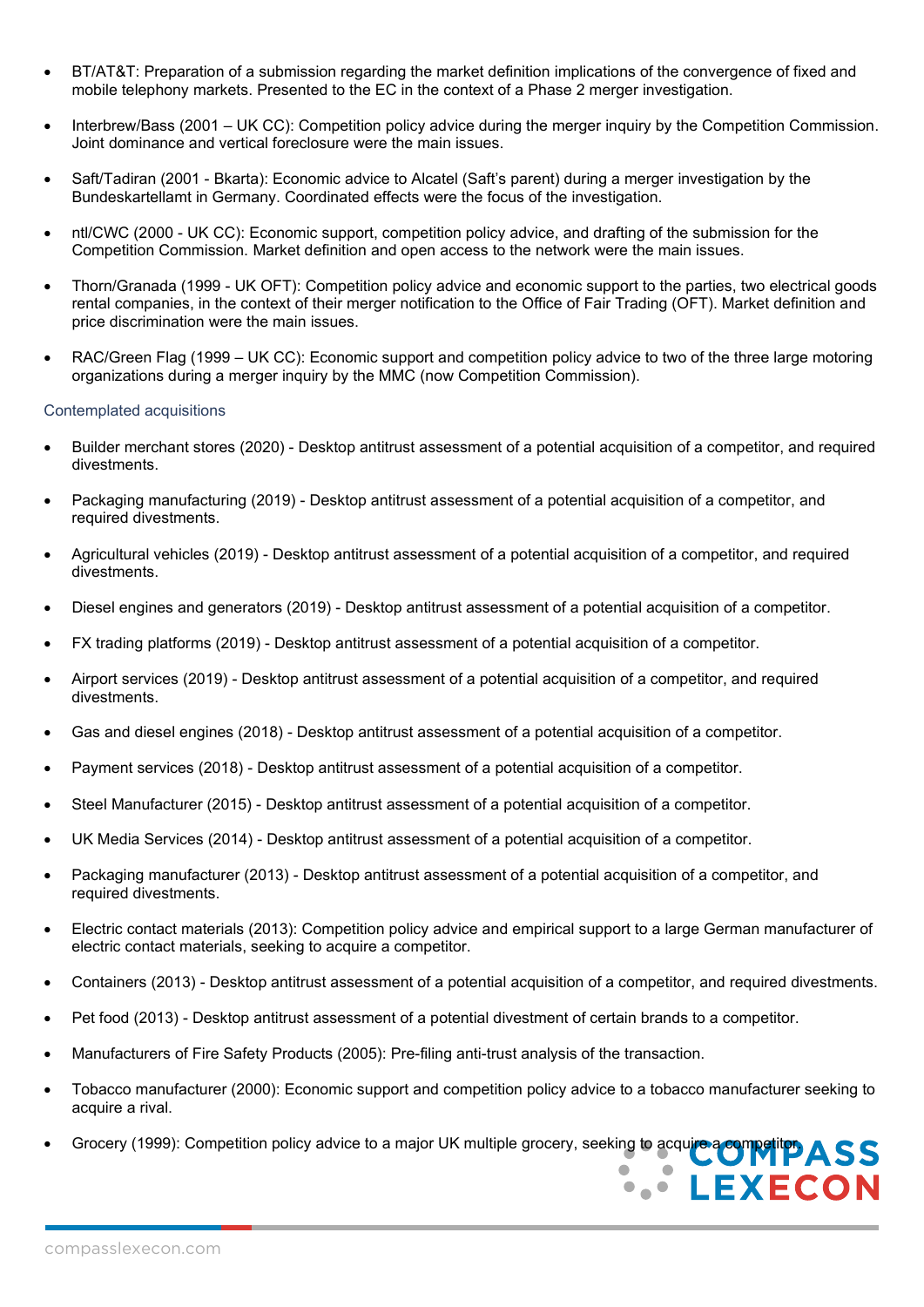• Cement (1998): Competition policy advice and empirical support to a large UK cement producer, seeking to acquire a competitor.

# **Antitrust - Art. 101 (EC) / Section 1 (US), including follow-on damages**

- Trucks (2014 to date) Advice to a commercial truck manufacturer during a cartel investigation by the European Commission, and follow-on private damage actions.
- Cardboard cartel (2019 to date) Advice to DS Smith in the context of the Italian Competition Authority's investigation of a cartel in the market for corrugated cardboard products, and follow-on damage claims.
- Maritime car carrier cartel (2020) For a defendant, expert report in a UK High Court follow-on litigation regarding the maritime car carrier cartel.
- Cathode Ray Tubes (2011 to date) Advice to a manufacturer of electronic goods in the context of the European Commission's investigation of the cathode ray tube cartel, and follow-on private damage actions.
- Film merchandise (2019) Advice to NBC Universal in the context of the European Commission's investigation of restrictions in the licensing agreements for merchandise products.
- Car financing (2018) Advice to Assofin in the context of the investigation by the Italian Competition Authority of an information exchange in the market for car financing.
- Pay-TV (2014-2018) Economic support to NBC Universal in the context of the European Commission's investigation of territorial restrictions in the licensing agreements of a number of Hollywood studios and large European pay-TV broadcasters.
- Oxygen and ventilators (2016-2017) Support to Vitalaire (Air Liquide) in the context of the Italian Competition Authority's investigation of an alleged cartel in the supply of oxygen and ventilators for medical use.
- Credit Default Swaps (2013) Acted on behalf of HSBC in the context of the European Commission investigation of potential collusive practices in the market for Credit Default Swaps.
- Actavis (2013, 2016) Economic advice to Actavis in the context of an OFT investigation of 'reverse payments' in the Paroxetine market.
- Interchange Fees (2015) Economic advice to a claimant in a UK litigation on interchange fees.
- eBay (2013) Prepared an analysis of the competition implications of manufacturers' restrictions on online selling.
- Euribor (2012) Advised Société Générale in the context of the European Commission's investigation of the alleged manipulation of the Euribor and Libor index, and its effect on interest rate derivatives.
- Pharmaceuticals (2011) Economic analysis of patent settlements in the pharmaceutical sector.
- Cantone Ticino (2010) Expert report estimating damages to Cantone Ticino (Swiss regional government) from a road paving cartel.
- Freight forwarding (2008-2009) Support to a freight forwarding company in the context of a cartel investigation by the European Commission, US DOJ, Canadian Competition Bureau, JFTC, and ACCC.
- BAGS/AMRAC/SiS (2009) Work in the context of Art. 101 litigation in English Courts related to horseracing exclusive media rights agreements.
- PC semiconductors (2005-2006) Competition policy support in an investigation by the European Commission on a possible violation of Art. 101 and Art. 102.
- Online marketplaces (2005) Competition policy support in an antitrust investigation of online marketplaces by a State AG office.
- Hydrogen peroxide (2004) Empirical analysis in the context of a price-fixing class action. COMPASS

 $\blacksquare$ 

**A. LEXECON** 

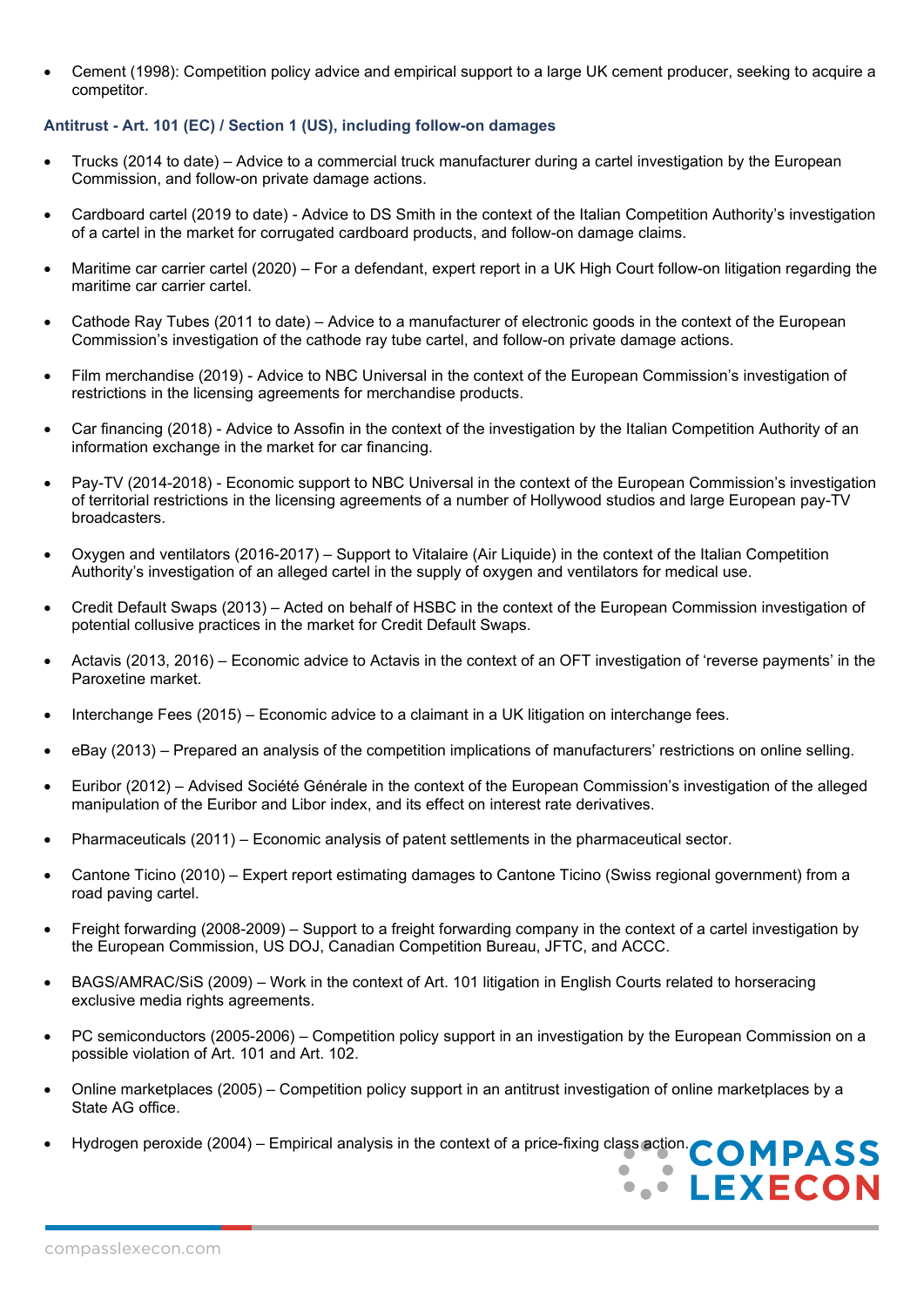- New Cars (2004) Empirical analysis in the context of a DOJ criminal price-fixing investigation, and related class action.
- Rubber Chemicals (2003) Empirical analysis in the context of a DOJ criminal price-fixing investigation, and related class action.
- Plastics Additives (2003) Empirical analysis in the context of a DOJ criminal price-fixing investigation, and related class action.
- Newspaper distributor (2001) Economic support and competition policy advice on the implications of a competitor's proposed arrangements in the area of magazine distribution in the UK. Also prepared a report on market definition for submission to the OFT.
- National Federation of Retail Newsagents (2000) Economic support and competition policy advice on the implications of present newspaper distribution arrangements in the UK.
- Glaxo-Wellcome (1999) Helped preparing a submission to the European Commission on the issue of parallel imports from other EU countries.
- United International Pictures (1998) Prepared a submission to the European Commission in the context of the request for an exemption to the rules prohibiting horizontal agreement.
- Calor Gas (1998) Assessing competition law compliance by the distribution and franchise arrangements of the largest UK supplier of liquefied gas products.
- Valpak (1998) Submission to the OFT on behalf of a major player in the UK recycling sector challenging a competitive scheme. The competitive scheme was not authorized.

# **Antitrust - Art. 102 (EC) / Chapter II (UK) / Section 2 (US)**

- Abusive electricity supply agreement (2020) Economic advice to a major mining company in the context of a potentially abusive electricity supply agreement.
- Long-term energy supply agreement (2019) Economic advice for an industrial customer client considering a complaint to a national competition authority with regard to anticompetitive prices in long-term energy supply agreement.
- Telecom Italia (2019) Analysis of Telecom Italia's broadband price offering in the context of the Italian Competition Authority's investigation of potential predatory pricing in broadband.
- Gas interconnection (2019) Economic advice for a gas operator a complaint to the European Commission with regard to anticompetitive access conditions to gas pipelines.
- BEH (2019) Economic advice in the context of BEH Group's appeal to the General Court of a European Commission's decision finding that BEH had abuse its dominant position on the Bulgarian gas market.
- Gazprom (2018) Provide economic analysis of alleged abuse of dominance by Gazprom in the context of the European Commission's investigation of Gazprom's long-term gas supply contracts in Eastern Europe.
- Aluminium of Greece (2017) Analysis of whether a long-term Bauxite supply agreement to Aluminium of Greece constituted excessive pricing, and submission to the Hellenic Competition Authority.
- Apple (2013, 2016) Assessment of whether Apple may have a dominant position in Europe, and in particular in France where it was claimed that it was degrading its supply to a distributor.
- 3D Printing (2014) Analysis of market definition and dominance in 3D printers and consumables.
- Electricity (2014) Analysis of whether the electricity prices charged by the incumbent supplier to a large industrial customer in Greece constituted excessive pricing and/or an anticompetitive refusal to supply.
- Mobile telephony (2013) Analysis of potential predatory pricing concerns in the mobile telecom sector in Italy. SS

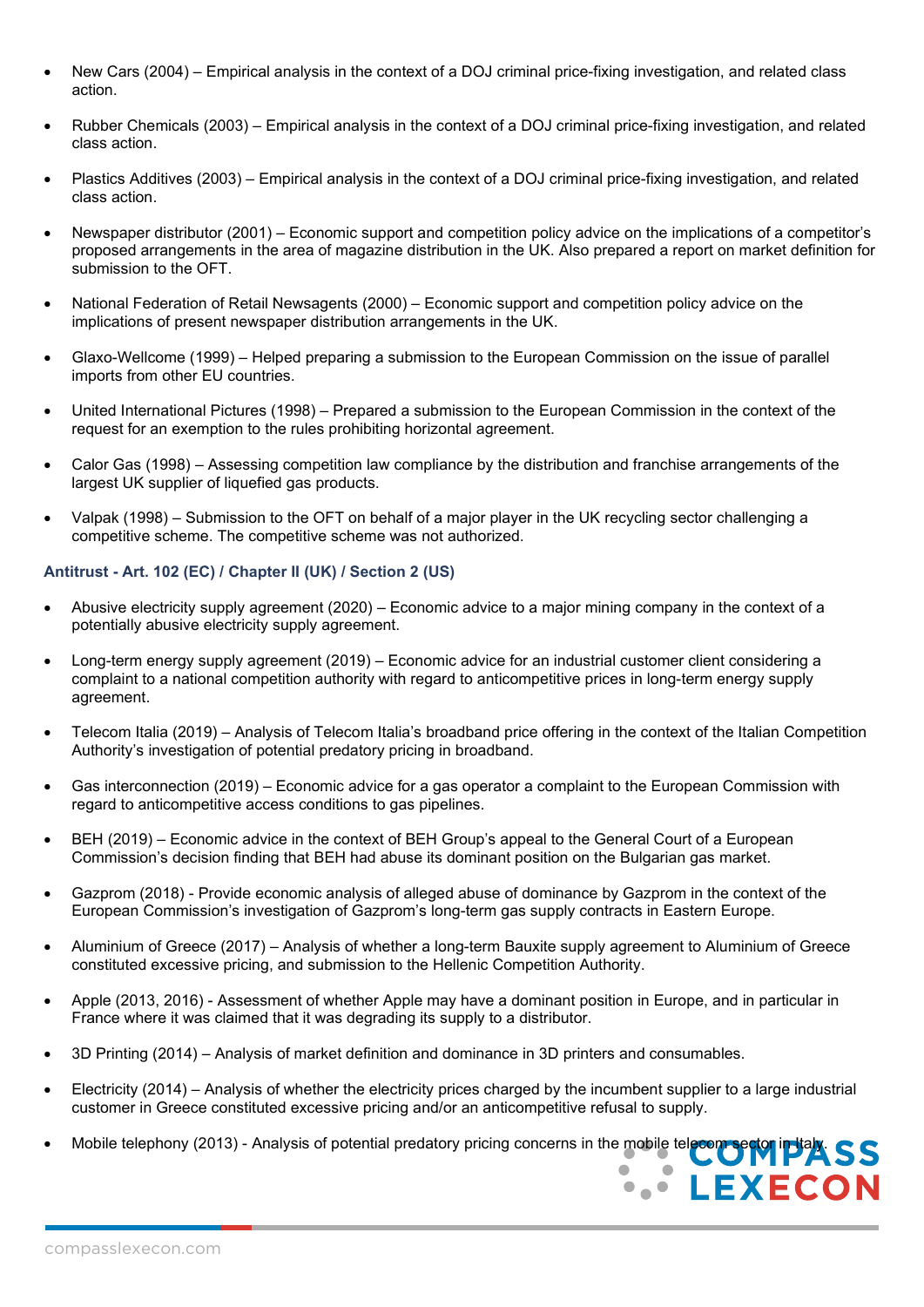- Apple (2012) Support to Apple in the context of the art. 102 investigations by the European Commission of Samsung's and Motorola's abuse of their 3G standard essential patents.
- Digital music (2011) analysis of potential foreclosure in the market for digital music.
- Eni (2009): Support to Eni in the context of an art. 102 investigation by the European Commission involving refusal to supply and strategic underinvestment in the Italian gas market.
- TTPC (2009): Report to the Italian Competition Authority (AGCM) on the appropriate tariff to remedy an alleged breach of art. 102 (excessive pricing).
- Leasing of rolling stock (2008): In the context of arbitration proceedings, analysis of whether certain contractual pricing provisions infringed art. 102 / Chapter II.
- Chemical product (2008): for a major chemical company private litigation, analysis of whether exclusive contractual provisions infringed art. 102.
- Eni (2008): Expert report in the context of Eni's appeal (TAR) of the Italian Authority's decision to fine Eni for a violation of art. 102 involving the termination of an investment project.
- Icann (2006): Competition policy advice and economic support to Icann in the context of DOJ's review of their Internet domain registry contracts.
- Wireless technologies (2005): Competition policy support in an investigation by the European Commission on a possible violation of art. 102 in the context of standard setting.
- Printer cartridges (2004): Submission on market definition in the context of a European Commission Art. 102 investigation involving allegation of aftermarket monopolisation.
- Printer Cartridges (2004): Empirical and competition policy support in a private litigation involving an alleged violation of Section 1 and 2 of the Sherman Act involving allegation of refusal to supply.
- Sun/Microsoft (2004): Competition policy advice and economic support to Sun in their antitrust litigation against Microsoft involving claims of strategic incompatibilities, tying, and other exclusionary conduct.
- Online music (2003): Competition policy support in a private litigation involving an alleged violation of Section 1 and 2 of the Sherman Act involving the tying of online music and music players.
- ConAgra (2003): Empirical support in an alleged infringement of Sherman Act, §2 involving a monopolisation of a market via an invalid patent.
- Eurimex (2002): Economic support on market definition and monopolization in the distribution of granite for architectural use.
- Media Research Services (2002): Competition policy support in a private litigation of an alleged violation of Section 2 of the Sherman Act involving refusal to supply and foreclosure allegations.
- AC Nielsen (2000): Supported the client in the context of litigation in the United States regarding the competitive implications of the firm's discount policy in the European Union. Bundling, "fidelising discounts," and predation were the issues under consideration.
- Office of the Rail Regulator (2000): Assisted the ORR in its investigation of EWS. Prepared a report on market definition and assessment of dominance in the markets for locomotives and rail freight.
- Bacardi (2000): Preparation of an expert report on market definition in the spirits industry in the context of an OFT investigation of exclusive discounts.
- World Snooker Association (1999): Collaborated in the preparation of an expert witness report on market definition, dominance, and whether restrictions on players were anticompetitive.

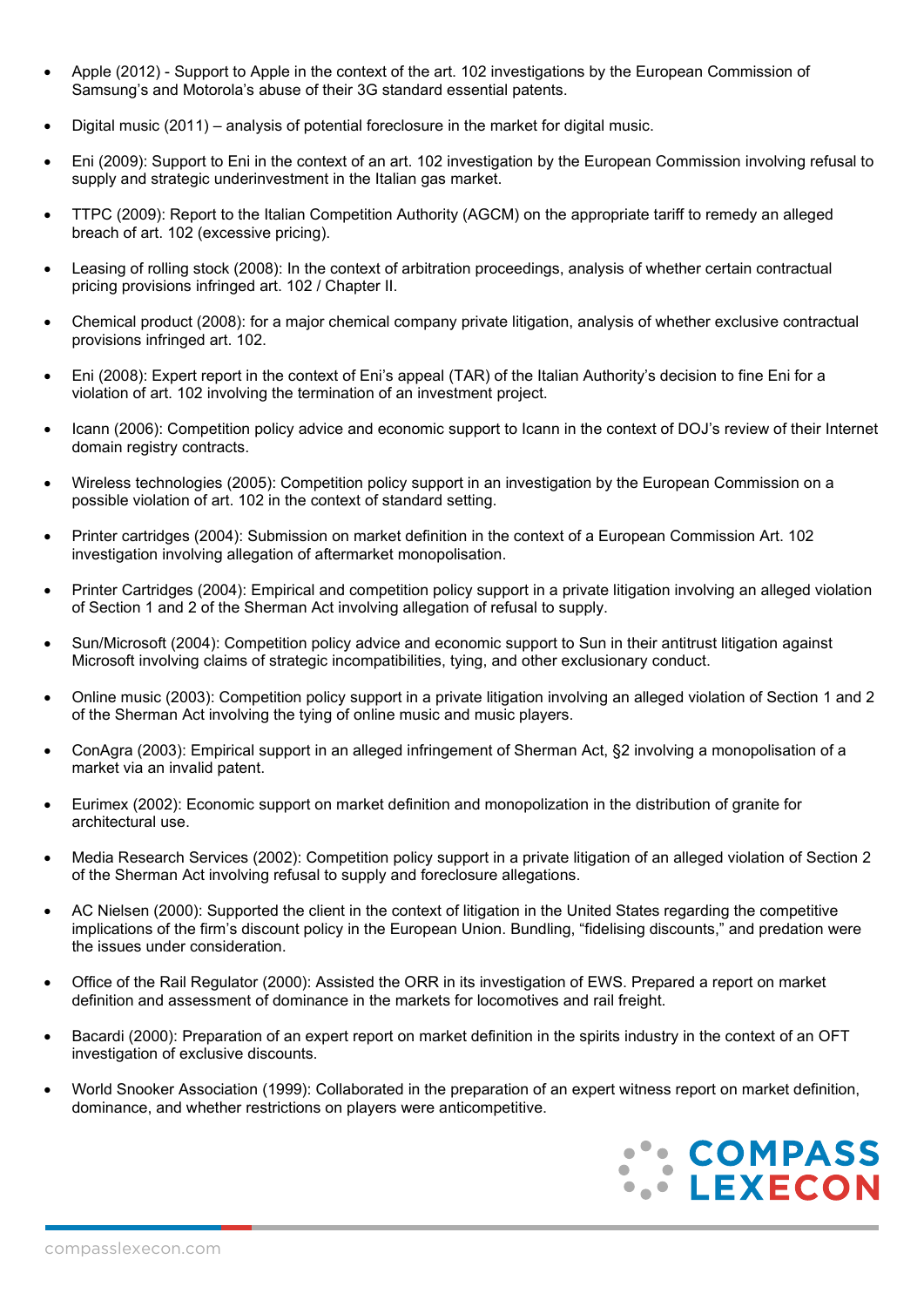## **Arbitration**

- Laiki vs Hellenic Republic (2020) Testifying expert on behalf of the Hellenic Republic in an investment treaty arbitration against a gas supplier.
- Gas contract (2019) Testifying expert on behalf of a Middle East buyer in a commercial arbitration against a non-EU gas supplier.
- Licensing agreement (2019) Economic advice to a pharmaceutical company in a commercial arbitration regarding a licensing agreement.
- Distribution contract (2018) Testifying expert on behalf of a smartphone manufacturer in a commercial arbitration against a Middle East distributor.
- Gas contract (2018) Testifying expert on behalf of a Middle East industrial buyer in a commercial arbitration against a Middle East seller.
- Gas contract (2017) Testifying expert on behalf of a non-EU gas producer in an arbitration against a European JV partner.
- OPAP vs Hellenic Republic (2016) Expert report in an investment treaty arbitration between a licensee of gaming activities (OPAP) and the Hellenic Republic. The case settled before the hearing.
- Naftogaz vs Gazprom (2016) Testifying expert for a gas producer in a commercial arbitration against a non-EU sovereign.
- Gas contract (2016) Expert report in a commercial arbitration between a non-EU gas producer and a European midstreamer. The case settled before the hearing.
- Gas contract (2015) Testifying expert for a European gas producer in a commercial arbitration against a European midstreamer.
- Republic of Lithuania vs Gazprom (2015) Testifying expert in a commercial arbitration between a Gazprom and the Republic of Lithuania.
- Gas contract (2015) Testifying expert for a non-EU gas producer in a commercial arbitration against a European midstreamer.
- Solar panel JV (2015) Economic advice on a competition claim regarding territorial restrictions in a joint venture agreement. The case settled before the hearing.
- Airport fees (2014) Testifying expert on behalf of a European airport in a commercial arbitration against a European airline.
- Gas contract (2012) Testifying expert for a non-EU gas producer in an arbitration against a buyer in Central Europe.
- Gas contract (2012) Testifying expert on behalf of a sellers of LNG in a commercial arbitration involving Italian longterm contracts.
- Long-term chemical contract (2010) Economic advice in an arbitration between a buyer and a supplier of chemical resins. The case settled before the hearing.

## **State Aid**

- Nuclear fuel (2019) State aid advice to a client regarding State support for fuel waste management.
- Luxembourg Airport (2018) State aid analysis of Luxembourg Airport's investment plan.
- Casinos (2017) State aid analysis and advice to a client which considered bringing a State aid complaint against casinos in a European country.

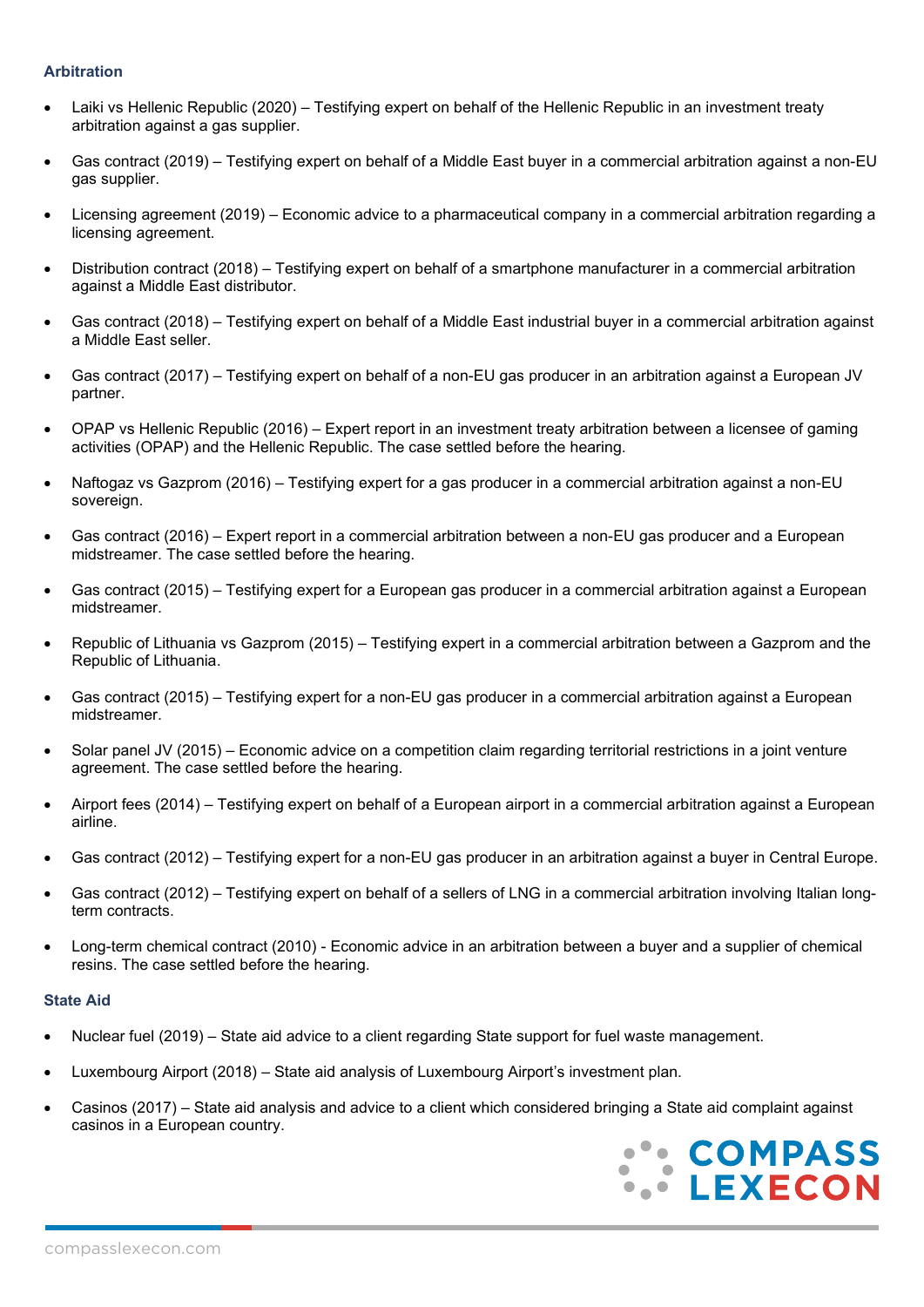- Renewable energy (2016) Economic advice to an investment fund regarding the State aid implications of different renewable schemes in Spain.
- Hinkley Point (2014) Advice to EDF Energy during the European Commission's State aid investigation of the UK Government's support to the construction and operation of a nuclear power plant at Hinkley Point.
- Apple (2014) Economic advice to Apple in the context of the EU Commission's State aid investigation against Ireland, and in the subsequent appeal to the General Court.
- Consumer products (2014) Economic advice to a consumer product manufacturer regarding the State aid implications of their tax structure.
- Steel producer (2014) Advice in a European Commission investigation of possible State aid to its Romanian subsidiary.
- OPAP (2014) Advice on a European Commission State aid investigation of possible amendments to the license agreement between OPAP and the Greek government.
- Alestis (2014) Advice to Airbus in the context of the European Commission's investigation of the rescue and restructuring aid provided by Spain to Alestis.
- National Bank of Greece (2013) Economic advice in the context of the European Commission's investigation of the restructuring of the National Bank of Greece as a result of the Greek financial and sovereign debt crisis.
- European Low Fare Airline Association (2012): submission to the European Commission regarding the right methodology to apply State aid rules to regional airports' agreements with low fare airlines.
- A2 Motorway (2013-6): Support to AWSA in the context of the Polish Government notification of State aid for the construction and operation of the A2 Motorway in Poland, and related appeal to the General Court.
- Electricity contracts in Romania (2012): Support to an industrial client with regard to a European Commission investigation of whether purchase contracts for electricity were compliant with State aid.
- Irish bank restructuring (2010) Support to the Irish Department of Finance in the context of the negotiations with the European Commission of the restructuring plans of three Irish financial institutions.
- Olympic Airlines (2009) Report to the European Commission analyzing whether the proposed privatization plan was consistent with the market economy investor principle and thus state aid law.
- Dutch Central Bank (2009) Report to the European Commission on behalf of the Dutch Central Bank highlighting an economically sound approach to divestments and behavioural compensatory measures in the context of the restructuring of banks which had received significant amounts of State aid.
- 2012 Olympics (2009) Support to the UK Olympic Delivery Authority in the context of the draft State aid notification in the context of the revision of the terms for the public private partnership developing the Olympic village for the 2012 Olympics.
- Irish bank guarantees (2008) Report to the European Commission on behalf of the Irish government analyzing whether the proposed financial rescue plan and bank guarantees were compatible with the exemption from State aid prohibition under article 87(3)b.
- Brighton Palace Pier (2000) Economic and competition policy support for a UK leisure operator in its State Aid complaint against the use of State funds to refurbish and relaunch a competitive pier leisure site in Brighton.
- Mediaset (1999) Support to an Italian commercial television broadcaster in its State Aid complaint against RAI, the government-owned public service broadcaster. Prepared a report analyzing whether RAI's restructuring plan satisfied the Community State aid criteria.

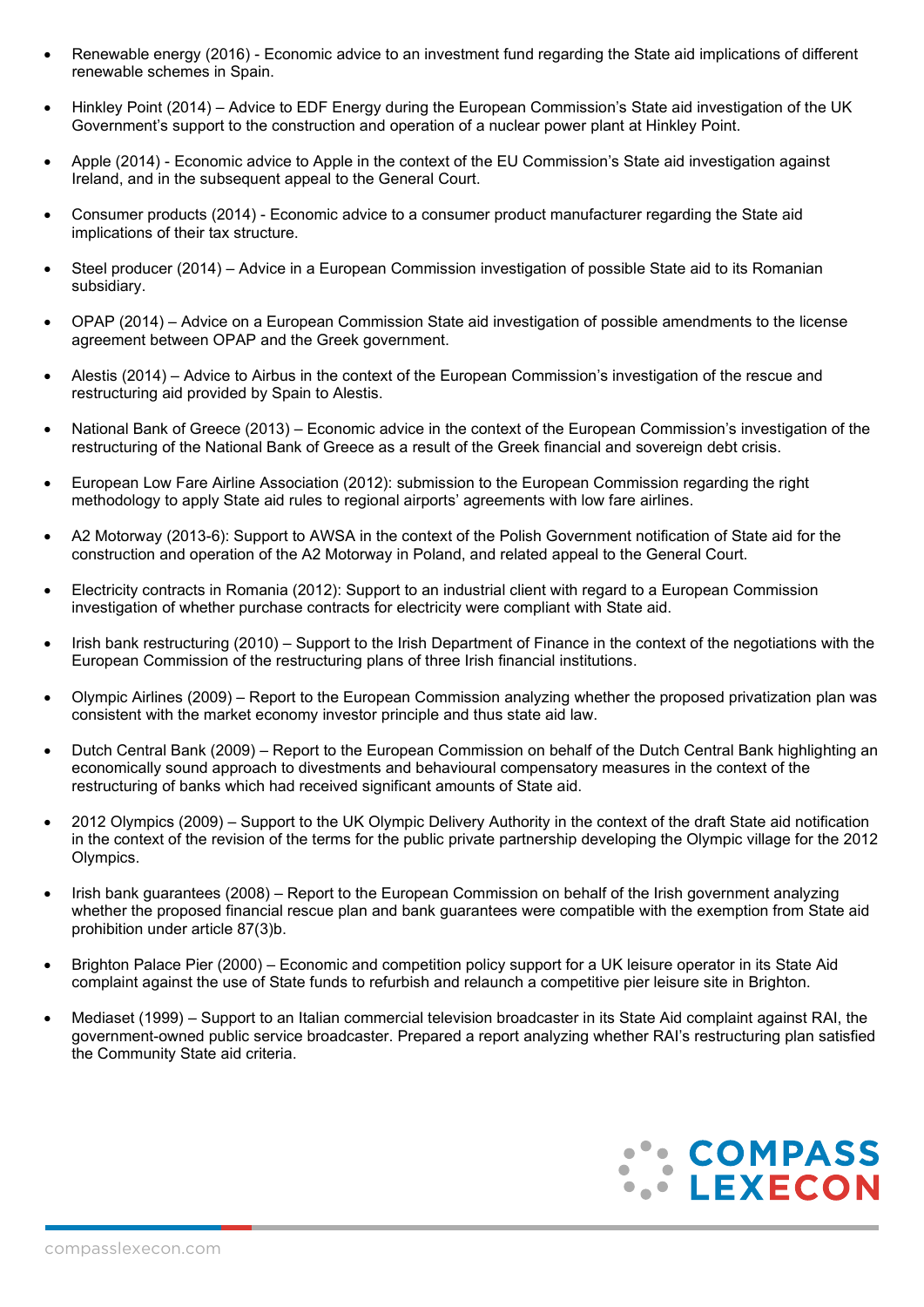## **Other Competition and Regulatory**

- Bloomberg (2018) Economic advice on compliance with the fair, reasonable and non-discriminatory provisions of MIFID II.
- OPAP (2017) Expert report in a Greek Court case involving changes to OPAP's gaming license introduced by the Greek Government.
- Sasol Gas (2016) Expert report in the judicial review of the South African energy regulator's decision in relation to pricing of gas by Sasol Gas.
- Riga International Airport (2015) Written expert report to a Latvian Court on behalf of Riga International Airport.
- NBC Universal (2011-12) Advice to NBC Universal in the context of the UK Competition Commission's investigation of the way movies are licensed to Pay-TV operators.
- Telecom Italia (2008) Report to the Italian Telecom Regulator (AGCOM) on the proposed regulation of Telecom Italia's tariffs to large business clients.
- Pay-TV operator (2007) Advised and supported the client in the context of an OFT inquiry into BSkyB's wholesale practices.
- ntl (2001) Submission to the European Commission on the inclusion of a joint dominance test in the provisions regarding operators with Significant Market Power.
- AGCOM (2000) Collaborated on a report for the Italian telecom regulator regarding the economic implications of exclusivity in broadcasting sports rights.
- Bass (1999) Collaborated in providing pricing advice to a major UK brewer.
- ntl and CWC (1999) On behalf of two major cable operators, economic support and preparation of a variety of submissions to the ITC and Oftel regarding the bundling of telephony and pay-TV services.
- Westel (1998) Competition policy and regulatory advice to a Hungarian GSM mobile operator regarding the licensing of 1800 MHz spectrum.
- RAI (1998) Strategic advice on the acquisition of sports rights for a major European public service broadcaster.
- BBC (1998) Advice to the UK public service broadcaster on different sources of funding in the context of consultations on the future of public service.
- Tesco (1998) Competition policy advice to the largest UK multiple grocer during a market review by the OFT and, subsequently, by the Competition Commission.

# **SELECTED PUBLICATIONS**

'The Balancing Test and the Role of Economics in State Aid Analysis' – Chapter 14 of EU State Aid Handbook (2011), Edward Elgar.

'Market Definition before Foreign Antitrust Authorities' – Chapter 13 of Market Definition: Legal and Economic Approach (2010) Chicago, IL: Section of Antitrust Law, American Bar Association

'Proving Antitrust Damages from Exclusionary Conduct' – Chapter 6 of Proving Antitrust Damages: Legal and Economic Issues (2010) Chicago, IL: Section of Antitrust Law, American Bar Association

'Brussels Threatens Financial Stability; The EU must distinguish between good and bad aid', Wall Street Journal Europe, 21 September 2009